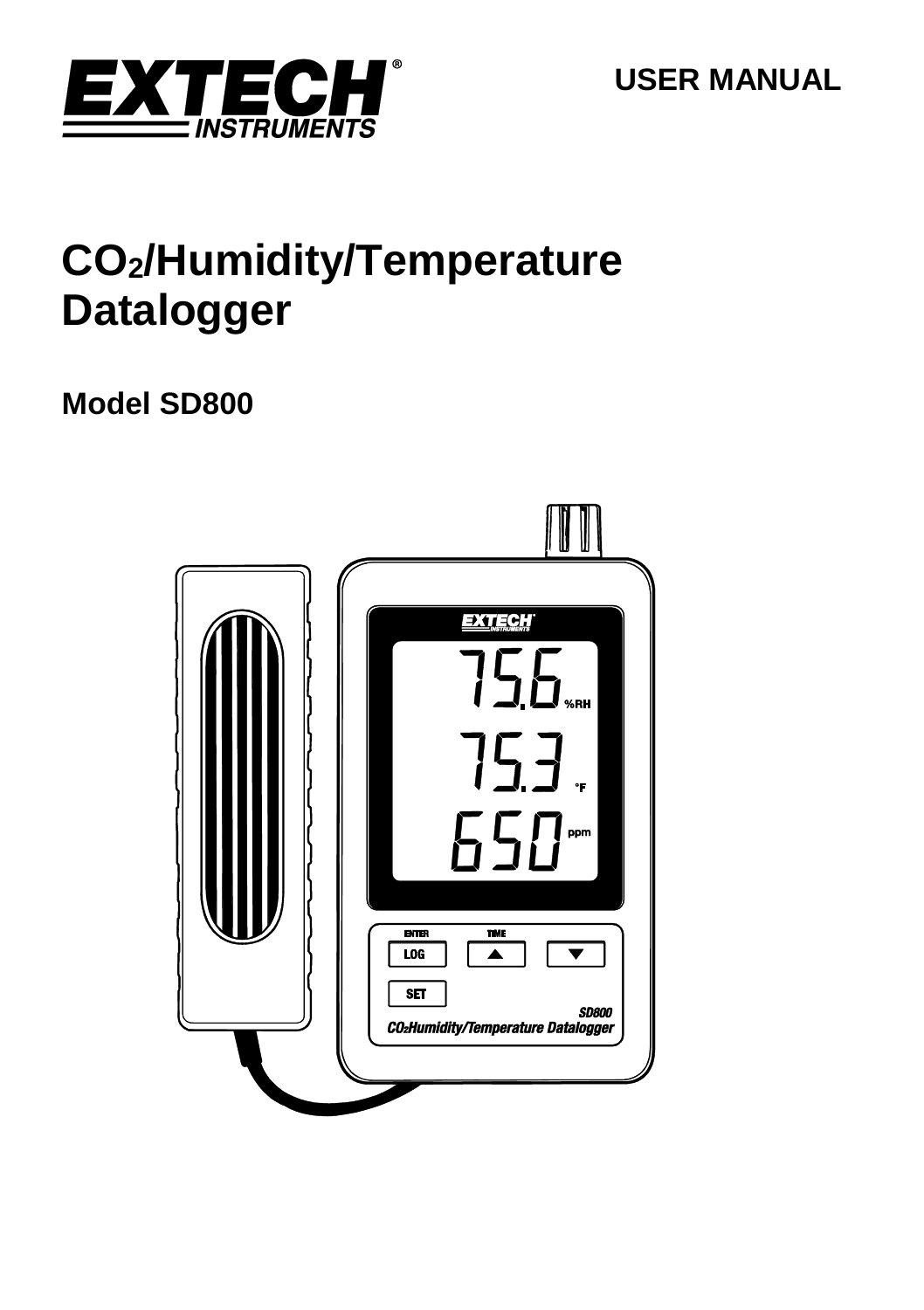# *Introduction*

Congratulations on your purchase of the Extech SD800 CO<sub>2</sub>/Temperature/Humidity Datalogger. This meter measures, displays, and stores CO<sub>2</sub>, temperature and relative humidity readings. Data is stored on a SD card for transfer to a PC. This meter is shipped fully tested and calibrated and, with proper use, will provide years of reliable service

# *Features*

- LCD simultaneously displays Carbon Dioxide, Temperature and Relative Humidity
- Datalogger date/time stamps and stores readings on an SD card in Excel® format for easy transfer to a PC
- Selectable data sampling rate: 5, 10, 30, 60, 120, 300, 600 seconds

# *Product Description*

- 1. Humidity/Temperature Sensor
- 2. Humidity Display
- 3. Temperature Display
- 4. CO2 Display
- 5. LOG (ENTER) button
- 6. SET button
- 7. AC adaptor socket
- 8. CO2 probe socket
- 9. **▲(TIME)** button
- 10. ▼ button



- 11. Reset button
- 12. RS-232 output
- 13. SD memory card socket
- 14.  $CO<sub>2</sub>$  probe
- 15.  $CO<sub>2</sub>$  plug





Note: Battery Compartment and Tilt Stand are located on the back of the meter.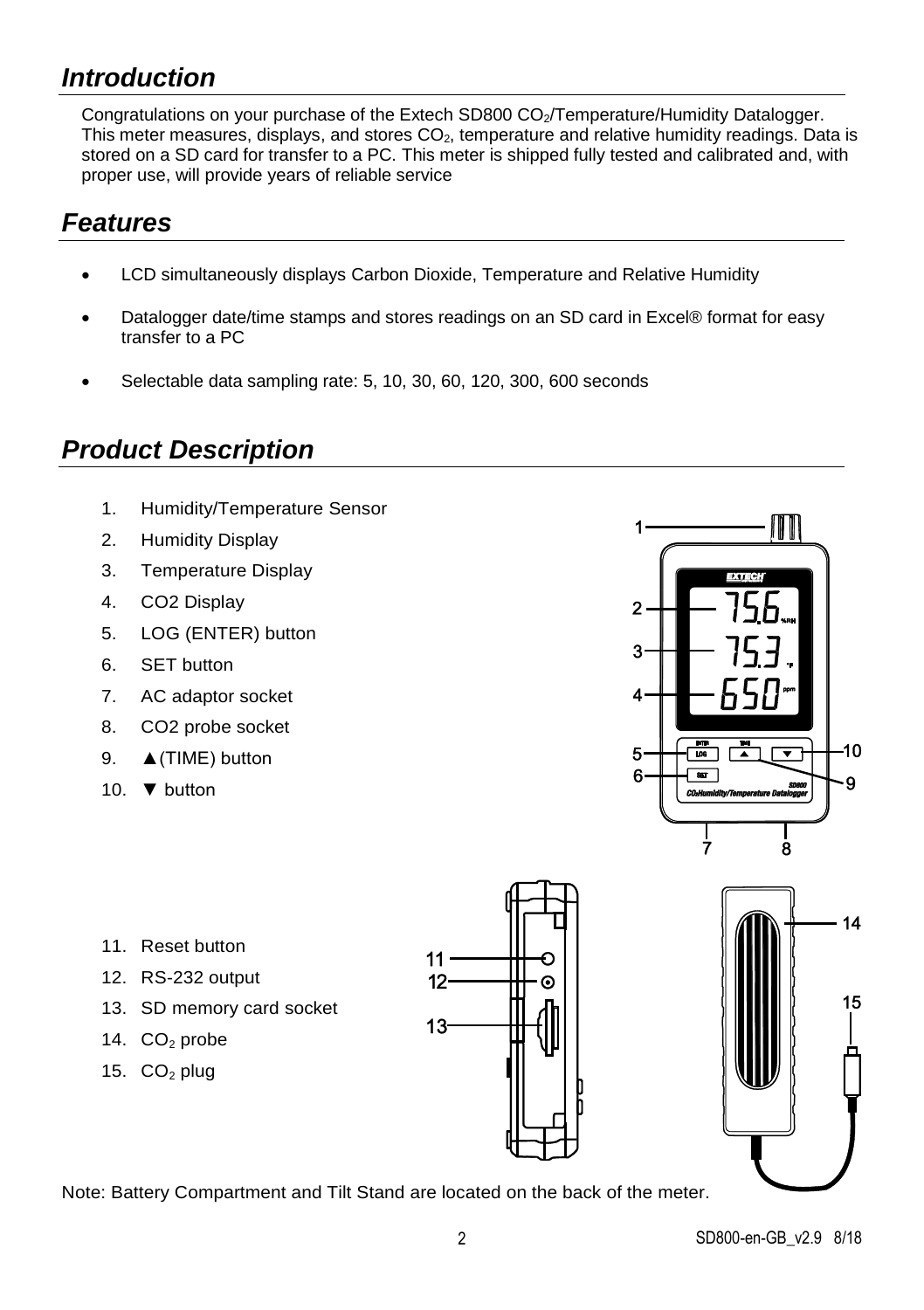# *Operation*

#### **Setup**

- 1. Connect the  $CO<sub>2</sub>$  probe to the datalogger by inserting the plug into the connector on the bottom of the datalogger.
- 2. Connect the AC adaptor to the datalogger by inserting the plug into the connector on the bottom of the datalogger.
- 3. Insert the 6 AAA batteries into the battery compartment. Without these batteries installed, the real time clock will reset every time the ac adaptor is disconnected.

#### **Datalogging**

1. Open the left side door and insert a formatted SD card

**Note:** The SD card should be at least 1GB in capacity (4GB to 16GB recommended)

- **Note:** Do not use memory cards formatted by other meters or cameras. Use the SD card formatting procedure under the advanced features section of this manual to correctly format the card.
- **Note:** The internal clock must be set to the correct time See the advanced features section of this manual to set the clock.
- **Note:** The default data structure uses a decimal point "." as the numeric decimal indicator. See the advanced features section of this manual to change this to a comma ",".
- **Note:** If the SD memory card is not installed, "**EMPTY**" will appear in the display

**Note:** Displayed error messages:

The memory card is full or there is a problem with the card The battery is low. The SD card is not inserted No **CArd** LobAt CH-**CArd** 

- 2. Press the LOGGER button for >2 seconds to begin logging. "DATALOGGER" will appear in the display and the meter will beep each time the data is recorded (if the beeper is enabled).
- 3. To stop datalogging, press the LOGGER button for >2 seconds. "DATALOGGER" will change to "DATA" and the meter will count down through the recorded data.
	- **NOTE:** To avoid corrupting data, do not remove the memory card without properly ending the record function.

#### **Time/Date/Sample Rate Check**

Press and Hold the TIME button for >2 seconds and the display will cycle through the date, time and sample rate information.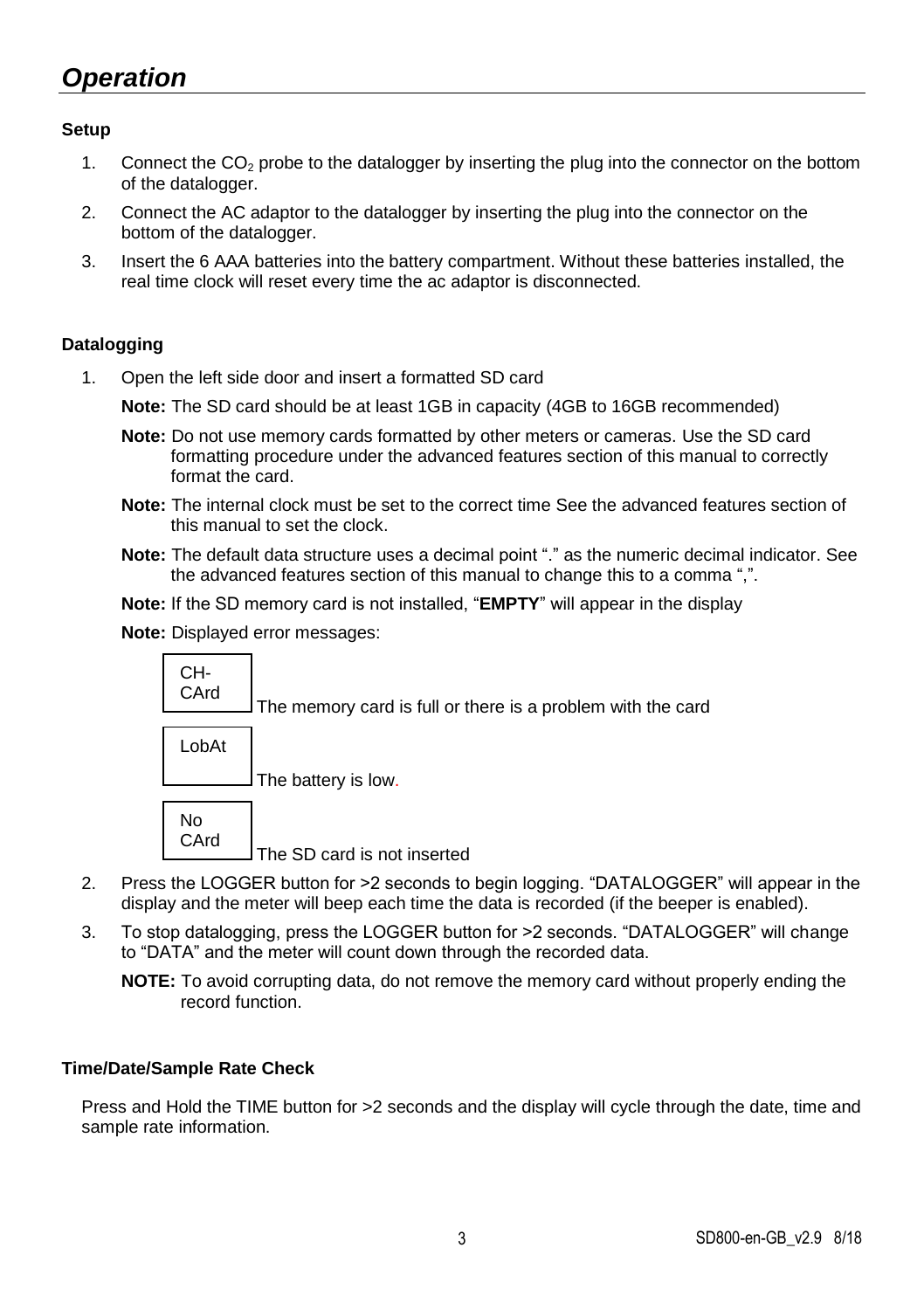#### **SD Card Data Structure**

- 1. When the SD card if first inserted into the datalogger the folder CHA01 is created.
- 2. The first datalogging session will then create a file CHA01001.XLS. All data will be saved to this file until the number of rows reaches 30,000.
- 3. After 30, 000 rows a new file, CHA010**02**.XLS is created. This is repeated every 30,000 rows until CHA010**99**.XLS. At this point a new folder, CHA**02** is created and the process is repeated. CHA**10** is the final folder.

#### **Transferring Data to a PC**

- 1. Remove the memory card from the datalogger and plug it into the SD card slot on the PC.
- 2. Launch Excel® and open the data file on the memory card from within the spreadsheet program. The file will appear similar to the figure below.

|                | A                        | в                                  | C           | D    | E       | F                                                        | G                    | н    |            | K |  |
|----------------|--------------------------|------------------------------------|-------------|------|---------|----------------------------------------------------------|----------------------|------|------------|---|--|
| 1              | Position Date            |                                    | <b>Time</b> |      |         | Ch1 Value Ch1 Unit Ch2 Value Ch2 unit Ch3 Value Ch3 unit |                      |      |            |   |  |
| $\overline{2}$ |                          | 1/27/2010                          | 14:14:32    | 47.6 | %RH     |                                                          | 72.2 DEGREE F        | 1086 | <b>PPM</b> |   |  |
| 3              |                          | 1/27/2010                          | 14:14:33    | 47.6 | %RH     |                                                          | 72.1 DEGREE F        | 1077 | <b>PPM</b> |   |  |
| 4              |                          | 1/27/2010                          | 14:14:40    | 48   | %RH     |                                                          | 72.1 DEGREE F        | 1186 | <b>PPM</b> |   |  |
| 5              | 4                        | 1/27/2010                          | 14:14:54    | 48.4 | %RH     |                                                          | 72 DEGREE F          | 1106 | <b>PPM</b> |   |  |
| 6              | 5                        | 1/27/2010                          | 14:15:16    | 48.7 | %RH     | 71.9                                                     | <b>DEGREE F</b>      | 1106 | <b>PPM</b> |   |  |
| $\overline{7}$ | 6                        | 1/27/2010                          | 14:17:36    | 49.2 | %RH     |                                                          | 71.8 DEGREE F        | 1055 | <b>PPM</b> |   |  |
| 8              |                          | 1/27/2010                          | 14:39:04    | 47.6 | %RH     | 72.3                                                     | <b>DEGREE F</b>      | 1063 | <b>PPM</b> |   |  |
| $\overline{9}$ | 8                        | 1/27/2010                          | 14:52:40    | 46.5 | %RH     | 72.5                                                     | <b>DEGREE F</b>      | 1040 | <b>PPM</b> |   |  |
| 10             | 9                        | 1/27/2010                          | 15:07:27    | 45.8 | %RH     |                                                          | 72.7 DEGREE F        | 1106 | <b>PPM</b> |   |  |
| 11             | 10                       | 1/27/2010                          | 15:07:34    | 45   | %RH     | 72.7                                                     | <b>DEGREE F</b>      | 1114 | <b>PPM</b> |   |  |
| 12             | 11                       | 1/27/2010                          | 15:07:41    | 39.9 | %RH     | 72.7                                                     | <b>DEGREE F</b>      | 1121 | <b>PPM</b> |   |  |
| 13             | 12                       | 1/27/2010                          | 15:07:48    | 38.4 | %RH     |                                                          | 72.7 DEGREE F        | 1126 | <b>PPM</b> |   |  |
| 14             | 13                       | 1/27/2010                          | 15:08:02    | 37.4 | %RH     | 72.7                                                     | <b>DEGREE F</b>      | 1125 | <b>PPM</b> |   |  |
| 15             | 14                       | 1/27/2010                          | 15:08:16    | 36.2 | %RH     | 72.7                                                     | <b>DEGREE F</b>      | 1108 | <b>PPM</b> |   |  |
| 16             | 15                       | 1/27/2010                          | 15:26:03    | 28.7 | %RH     |                                                          | 80.2 DEGREE F        | 892  | <b>PPM</b> |   |  |
| 17             | 16                       | 1/27/2010                          | 15:26:09    | 28.7 | %RH     | 80.2                                                     | <b>DEGREE F</b>      | 895  | <b>PPM</b> |   |  |
| 18             | 17                       | 1/27/2010                          | 15:28:02    | 28   | %RH     | 81.3                                                     | <b>DEGREE F</b>      | 858  | <b>PPM</b> |   |  |
| 19             | 18                       | 1/27/2010                          | 15:28:58    | 27.6 | %RH     | 81.8                                                     | <b>DEGREE F</b>      | 883  | <b>PPM</b> |   |  |
| 20             | 19                       | 1/27/2010                          | 15:30:02    | 27.2 | %RH     | 82.4                                                     | <b>DEGREE F</b>      | 880  | <b>PPM</b> |   |  |
| 21             | 20                       | 1/27/2010                          | 15:31:40    | 26.5 | %RH     | 83.2                                                     | <b>DEGREE F</b>      | 871  | <b>PPM</b> |   |  |
| 22             | 21                       | 1/27/2010                          | 15:32:15    | 26.5 | %RH     | 83.5                                                     | <b>DEGREE F</b>      | 900  | <b>PPM</b> |   |  |
| 23             | 22                       | 1/27/2010                          | 15:34:43    | 25.6 | %RH     | 84.6                                                     | <b>DEGREE F</b>      | 874  | <b>PPM</b> |   |  |
| 24             | 23                       | 1/27/2010                          | 15:34:57    | 25.4 | %RH     | 84.7                                                     | <b>DEGREE F</b>      | 863  | <b>PPM</b> |   |  |
| 25             | 24                       | 1/27/2010                          | 15:36:14    | 25.3 | %RH     |                                                          | 85.2 DEGREE F        | 843  | <b>PPM</b> |   |  |
| 26             | 25.<br>$H \rightarrow H$ | $1/27/2010$ $15.27.17$<br>CHA01001 |             | 24.9 | $9/$ RH |                                                          | <b>85.7 DEGREE F</b> | 852  | <b>DDM</b> |   |  |
|                |                          |                                    |             |      |         |                                                          |                      |      | Ш          |   |  |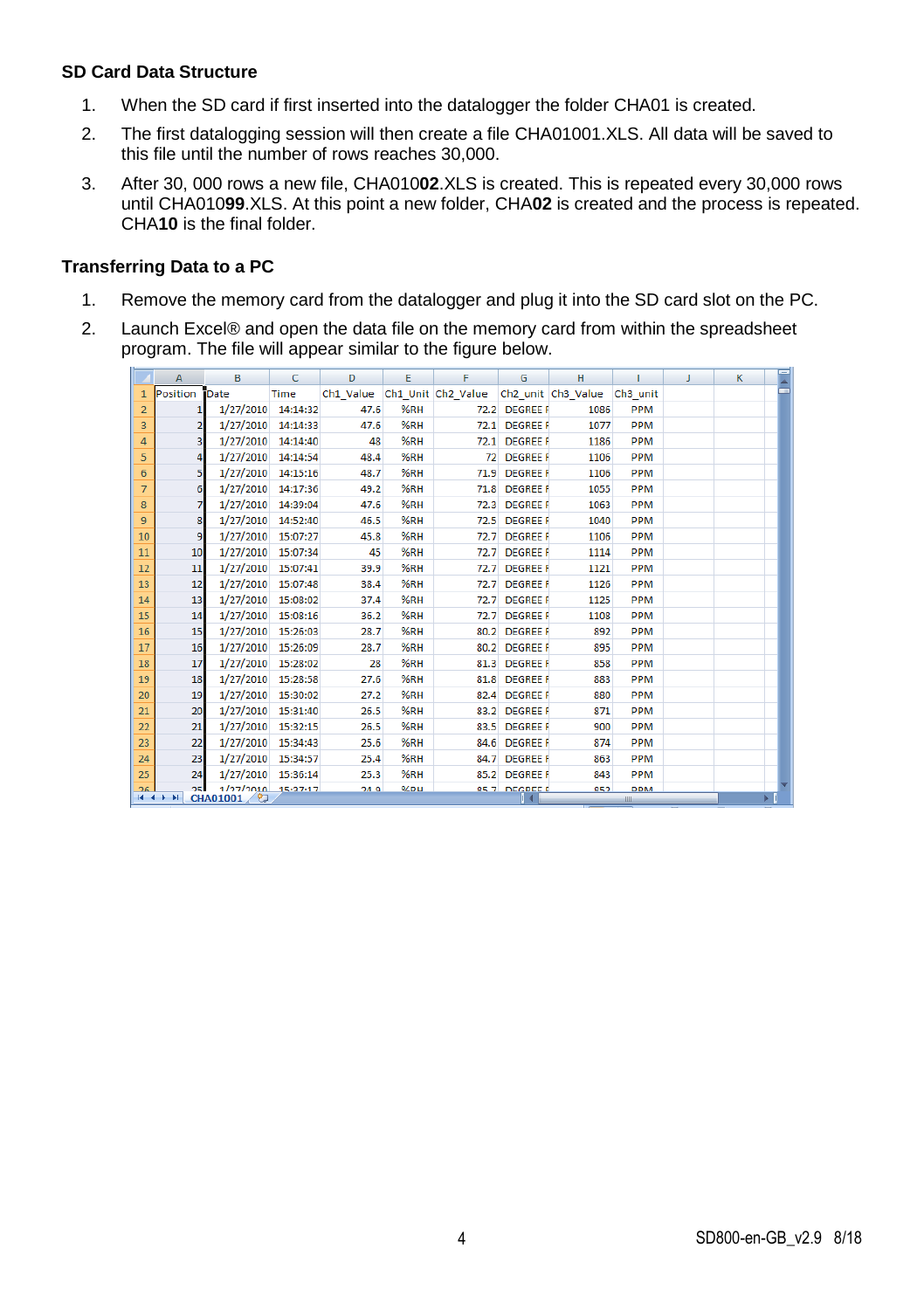#### **Advanced Settings**

The SET function is used to accomplish the following:

- Format the SD memory card
- Set the date and time
- Set the sampling time
- Set the beeper sound ON/OFF
- Set the SD card Decimal character
- Select the Temperature units
- Set the RS232 data output ON/OFF
- $\bullet$  Set CO<sub>2</sub> height compensation in meters
- $\bullet$  Set CO<sub>2</sub> height compensation in feet
- 1. Press and Hold the SET button for >2 seconds to enter the setting mode. The first function (Sd F) will appear in the display. Press the SET button to step through the seven functions. Use the ▲ and ▼ buttons to adjust the selected function. Use the "LOGGER" button to step through fields within a function. In the SET mode, if no button is pressed within 5 seconds the logger will revert to the standard mode.
- 2. Sd F Format the SD card. Press the ▲ button to select yES or no. For yES, press the Enter button. When yES and Ent appear, press the Enter key again to format the card and erase all existing data. The screen will display a flashing yEs and ESC while the memory is being erased and formatted.
- 3. dAtE Set the date and time. Press the ▲ or ▼ buttons to adjust the selected field. Press the Enter button to store the value and to step through the various fields.
- 4. SP-t Set the sample rate. Press the ▲ button to select the desired sample rate and press Enter to store the selection. The selections are: 5, 10, 30, 60, 120, 300, 600 seconds and AUTO. In AUTO, the data will be stored every time there is a temperature change of >1 degree,  $> 1$  %RH or  $> 50$  ppm.
- 5. bEEP Set the beeper ON or OFF. Press the ▲ button to select ON or OFF and press Enter to store the selection.
- 6. dEC Set the SD card Decimal character. Press the ▲ button to select USA (decimal) or Euro (comma) and press Enter to store the selection.
- 7. t-CF Set the Temp. unit to °F or °C and press ENTER to store the selection.
- 8. rS232 Set the RS232 data output ON/OFF. Press the ▲ button to select ON or off and press Enter to store the selection
- 9. HIgh- Set the height compensation for  $CO<sub>2</sub>$  in meters. Press the ▲ or ▼ buttons to adjust the selected field to the height (altitude) of the measurement site. This adjustment will improve measurement accuracy.
- 10. HIghF Set the height compensation for  $CO<sub>2</sub>$  in feet. Press the ▲ or ▼ buttons to adjust the selected field to the height (altitude) of the measurement site. This adjustment will improve measurement accuracy.
- 11. ESC Exit the setting mode. Press the SET button to return to normal operation.

#### **System RESET**

If a condition appears where the CPU does not respond to keystrokes or the meter seems frozen, press the RESET button on the side of the datalogger (use a paper clip or similar pointed object) to .<br>return the meter to a working state.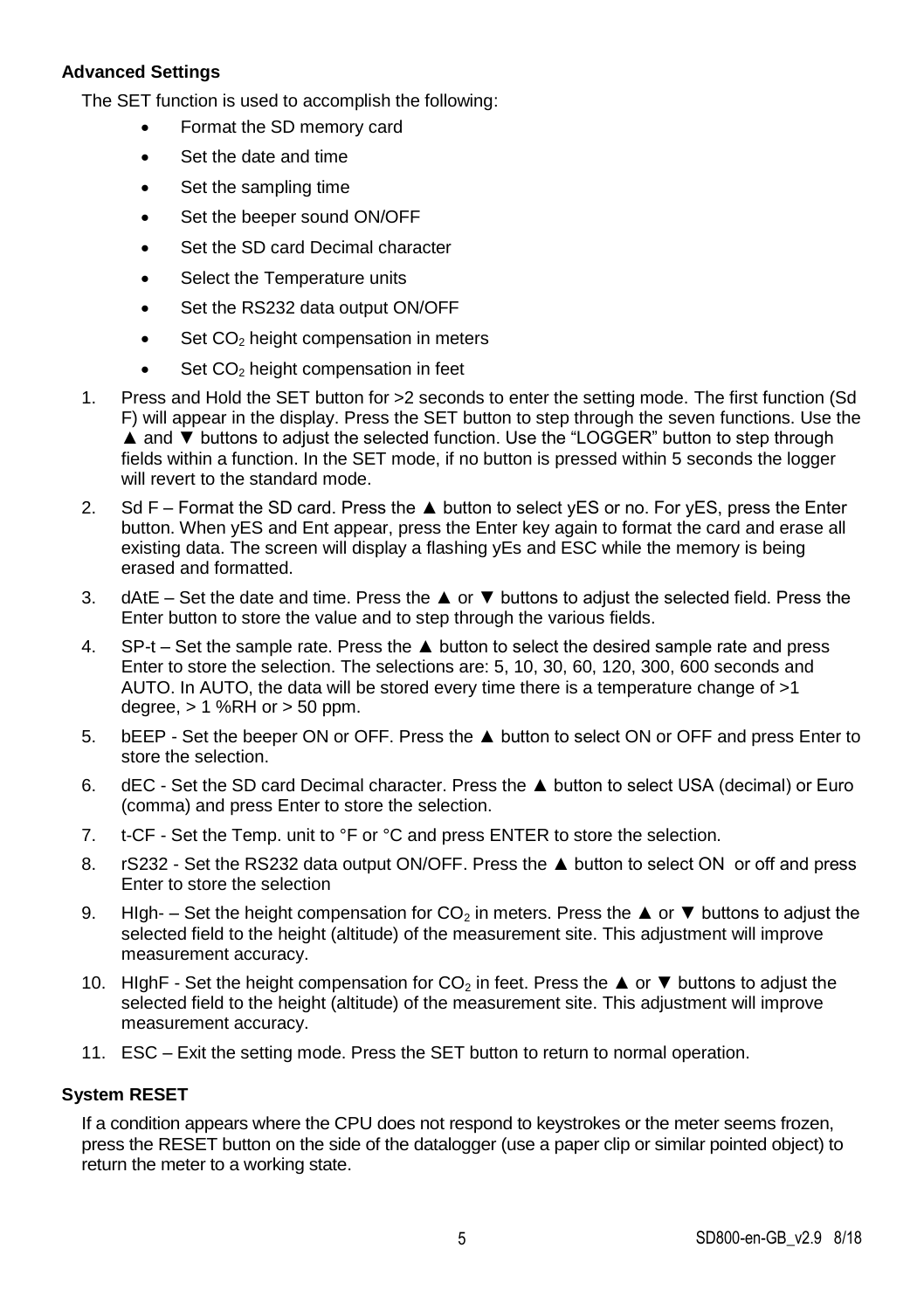#### **RS232 Interface**

For streaming of data to a PC via the RS232 Output jack, the optional 407001-USB kit (RS232 to USB cable and driver CD) along with the 407001 software (available free at www.extech.com) are required.

#### **Battery Warning, Installation and Replacement**

- 1. When the AC adaptor is not connected and the  $\overrightarrow{TX}$  low battery icon appears in the display. the batteries are weak and should be replaced. To replace or install batteries, remove the Philips head screw that secures the rear battery cover and lift off the cover.
- 2. Replace the six AAA batteries (use alkaline heavy duty type), observing polarity
- 3. Replace and secure the cover.



Never dispose of used batteries or rechargeable batteries in household waste. As consumers, users are legally required to take used batteries to appropriate collection sites, the retail store where the batteries were purchased, or wherever batteries are sold.

**Disposal:** Do not dispose of this instrument in household waste. The user is obligated to take end-of-life devices to a designated collection point for the disposal of electrical and electronic equipment.

#### **Battery Safety Reminders**

- Please dispose of batteries responsibly; always observe local, state, and federal regulations with regard to battery disposal.
- Never dispose of batteries in a fire. Batteries may explode or leak.

Never mix battery types. Always install new batteries of the